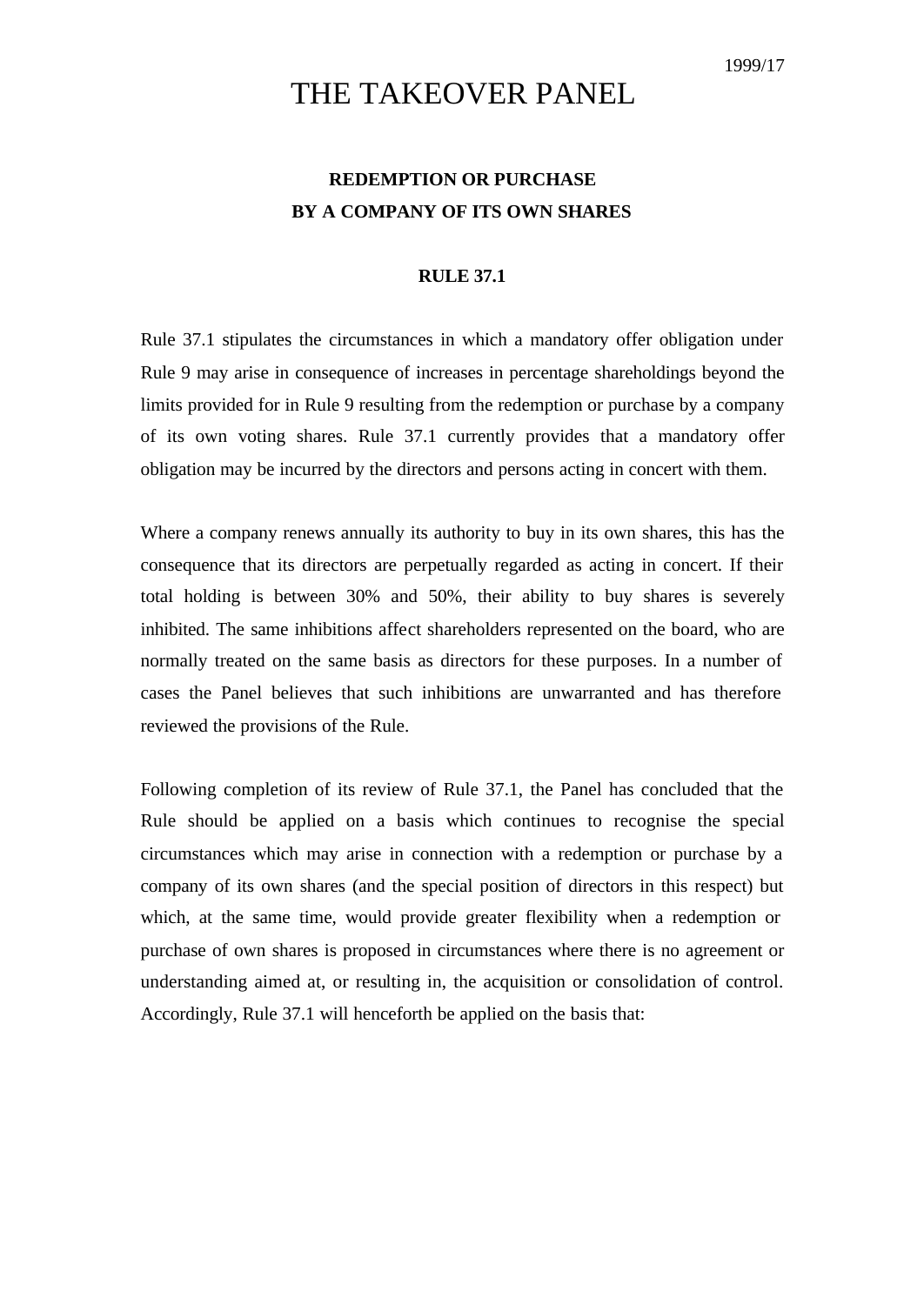- (a) increases in percentage holdings of voting rights resulting from the redemption or repurchase by a company of its own shares will be treated as acquisitions for the purpose of Rule 9: accordingly, Rule 9 will be relevant whenever the limits in Rule 9.1 are exceeded in respect of the holding of any shareholder or group of shareholders acting in concert;
- (b) however, there will be no presumption that the directors as a whole (or any two or more directors) are acting in concert solely by reason of a proposed redemption or purchase by the company of its own shares, or the decision to seek shareholders' authority for any such redemption or purchase;
- (c) in order to avoid triggering a mandatory offer obligation, a whitewash following the procedures on the lines set out in Appendix 1 to the Code will be required as a condition to implementation of any redemption or purchase by a company of its own shares whenever the Rule 9.1 limits would be exceeded as a result of such redemption or repurchase in respect of the holding of a director or of any group of shareholders acting in concert which includes any of the directors;
- (d) a shareholder who is neither a director nor acting in concert with any director will not normally incur an obligation to make a mandatory offer under Rule 9; however, in accordance with current practice, a shareholder who has appointed a representative to the board of the company and managers of investment trusts will continue to be treated on the same basis as directors;
- (e) the exception in (d) above for shareholders who are neither directors nor acting in concert with any of the directors will not apply (and a mandatory offer obligation may therefore arise) if the relevant shareholder has purchased shares at a time when he had reason to believe that such a redemption or purchase of its own shares by the company would take place (that is, at a time when that shareholder had knowledge that a redemption or purchase for which requisite shareholder authority existed was being, or was likely to be, implemented in whole or in part); and